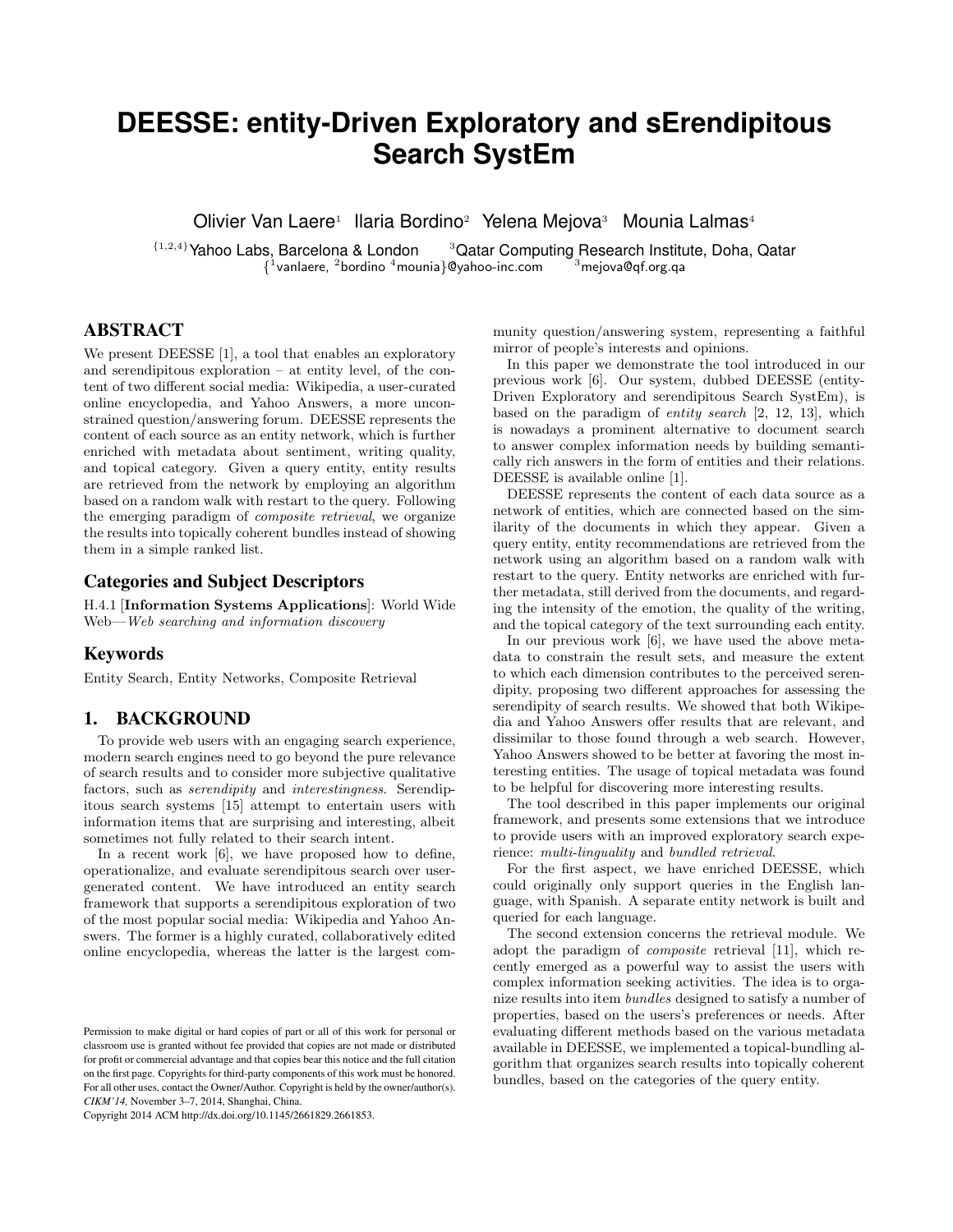# 2. SYSTEM DESIGN

The tool presented in this paper demonstrates our previous research [6], and improves it by adding support for multi-lingual and composite retrieval. DEESSE builds a separate module for each data-source/language combination. The architecture of such module consists in a back-end and a front-end part. The back-end works offline, extracting an enriched entity network from the considered dataset, and precomputing bundled result sets for every entity.

The front-end receives the query submitted by the user and sends a request to the back-end to retrieve the corresponding results. The technologies used for the frontend consist of a combination of a MySQL database, PHP, CSS, HTML and Javascript.  $D3.js<sup>1</sup>$  is being used to retrieve JSON formatted data and manipulate it for display, while the Bootstrap<sup>2</sup> framework is used to style the web interface. We next describe the main components of the back-end.

Data and Languages. DEESSE exploits two main data sources, Yahoo Answers and Wikipedia, which are both available in different languages. While our original framework only considered English-language documents, the current, improved version of DEESSE also supports Spanish. From Yahoo Answers, we collected English and Spanish questions from 2010-2012, and the answers to these questions. For Wikipedia, we extracted the English and the Spanish dumps from December 2011. We use WikiExtractor<sup>3</sup> to strip the meta-content from each Wikipedia page.

Entity extractor. For entity extraction, we follow the common approach that for an extracted entity to exist, it must appear as a Wikipedia page [7, 10, 12, 13]. Our entityextraction methodology, described in full details in the original paper[6], was chosen due to its suitability for large-scale data processing. It uses a machine-learning approach proposed by Zhou et al. [17] for resolving surface forms extracted from the text to the correct Wikipedia entity, and Paranjpe's aboutness ranking model [13] to rank the obtained entities according to their relevance for the text.

Network Extractor. Given the set of entities extracted from each language-specific dataset, we construct a network using a content-based similarity measure to create arcs between entities. Adopting the vector-space model [14], we represent each entity by a TF/IDF vector, extracted by the (order-insensitive) concatenation of all the documents where the entity appears. We then measure the similarity between any two entities in terms of the cosine similarity of the corresponding TF/IDF vectors. Because the TF/IDF weights cannot be negative, the similarity values will range from 0 to 1. We create an undirected network by computing all the pairwise similarities between the entities. However, the final network is not a complete graph. To avoid considering poorly significant relations, we restrict to the pairs of entities that co-occur in at least one document, and we prune all the arcs with similarity lower than a minimum threshold  $\sigma = 0.5^4$ . The all-pairs similarity computation required to build the network was performed efficiently by using a distributed algorithm [3] that works on Hadoop.<sup>5</sup>

Entity feature extraction. The entity network was originally enriched with metadata regarding topic, quality and sentiment. Given that DEESSE currently displays only topical and sentiment features, we provide a brief description of these. The interested reader is deferred to the original paper [6] for a full description of the metadata extraction.

To build topical features, we exploit a proprietary taxonomy to assign topical categories to the documents in each dataset (full details in [6]). We derive category features for each entity in a graph, by aggregating over all the documents where the entity appears, and retaining the top 3 categories that are most frequently associated with such documents.

To assign a sentiment score to every entity, we classify the originating documents with SentiStrength,<sup>6</sup> obtaining a positive and a negative score that we combine into a polarity score [9], measuring the inclination towards positive or negative sentiment. By default, the tool computes documentlevel sentiment scores. However, a document is likely to mention many different entities, and the sentiment expressed around them may vary considerably. To handle this, we compute entity-level scores by considering small windows (20 words) of text around each mention of an entity, and then averaging across all mentions.

Entity Ranker. The entity ranker module extracts from a network, the top n entities that are most related to a query entity. Our core method [6] is inspired by randomwalk based algorithms [8, 16], which have been successfully applied in many recommendation problems [4, 5].

The algorithm performs a lazy random walk with restart to the input entity. At each step, it either remains in the same node with high probability  $\beta$ , or follows one of the out-links with probability  $1 - \beta$ . In this case, the links are followed with probability proportional to the weights of the arcs. We rank all nodes based on the stationary distribution of this random walk, and select the top n with highest rank. Details concerning parameter settings, stopping criteria and corrections applied to reduce the bias towards popular entities, are provided in the original paper  $[6]$ . We use a giraph<sup>7</sup> implementation to perform the random walks efficiently.

Bundling algorithm. Our previous work [6] showed that the topic metadata contributed most to improve interestingness and relevance of the search results. Based on this, and on the fact that a topical organization of the results is a natural choice to facilitate the exploration of a large-scale knowledge base, we enrich our retrieval module with an algorithm that organizes search results into topically coherent bundles. We mentioned before that each entity has 3 categories. Our bundling algorithm produces a bundle for each of the categories associated with the query entity.

The bundle corresponding to one category is populated by taking from the ranking returned by the basic entity ranker, the top  $n$  entities among those belonging to the considered category. This approach may produce overlapping bundles. We choose not to force the algorithm to create disjoint bundles, not only because going further down in the rank would naturally hurt the relevance of the results, but also because this choice is more adherent with the natural scenario that happens for many queries, where the categories overlap. The current version of DEESSE extracts 3 topical bundles for each entity, with a maximum of 5 entities each.

 $1$ http://d3js.org/

<sup>2</sup>http://getbootstrap.com/

 $^3$ medialab.di.unipi.it/wiki/Wikipedia\_Extractor

<sup>&</sup>lt;sup>4</sup>The value of the threshold was chosen heuristically

 $^5$ hadoop.apache.org

 $^6$ http://wwww.sentistrength.wlv.ac.uk

 $7$ http://giraph.apache.org